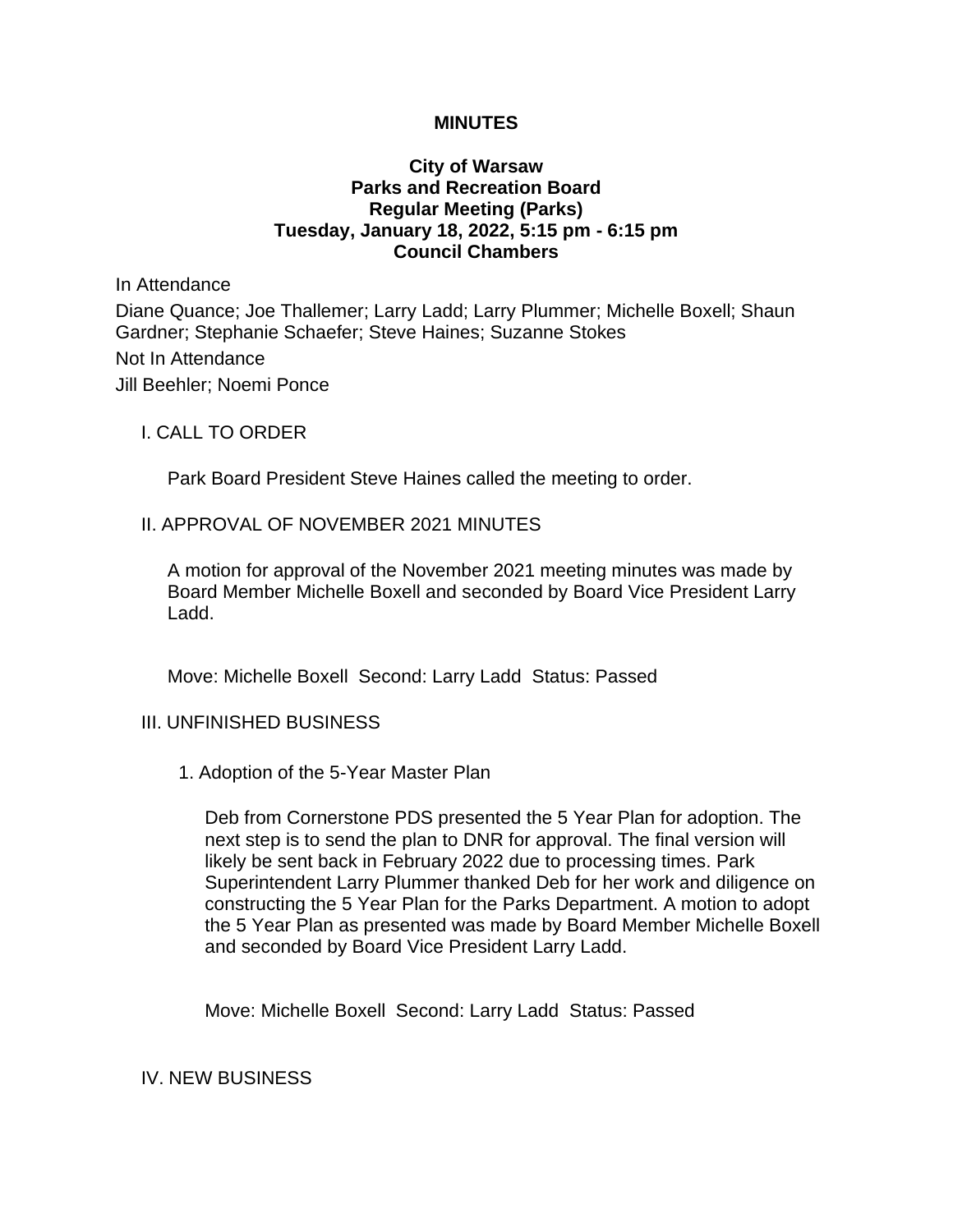1. Oath of Office Larry Ladd

Mayor Joe Thallemer presented Board Vice President Larry Ladd with the Oath of Office for another term on Park Board.

2. Election of Officers

The Park Board elected officers for the upcoming year. A nomination for Steve Haines to remain as Park Board President was made by Board Vice President Larry Ladd and seconded by Board Member Michelle Boxell. A nomination for Larry Ladd to remain as Board Vice President was made by Boxell and seconded by Haines.

3. Center Lake Beach and Amenities Discussion

Parks Superintendent Larry Plummer spoke on the master plan for Central Park wherein a boardwalk from Buffalo Street will connect over to Bixler Park and the large pier in Center Lake will be removed. Renderings of what the final project could look like were provided by City Planner Justin Taylor. The current large pier in Center Lake needs removed because it creates a warm spot for E. coli to grow and due to the decreased depth of the water, the insurance provider has asked the Parks not to have diving boards or swimmers jump off the pier for safety. In place of the large pier, two temporary fishing piers will be installed on either end of the beach. The pump house, which supplies water from the middle of the lake to irrigate the park, will be cut down to help fit one of these piers over it. Ropes would help define the swimming area instead of the pier and life guards would still be present.

The boardwalk itself will be a winding sidewalk that includes new lighting on the lake side of the Pavilion and a handicap ramp to access the back of that building. The new kayak kiosks will be installed along this boardwalk, too. An addition to the beach will be a beach volleyball area off to one side. Plummer noted that this project will help define the area and increase opportunities for outdoor activities while alleviating the problems with the current pier.

City Council Member Diane Quance asked if there would be anything between the two fishing piers other than beach. Plummer said no, but believes the boardwalk would improve the area and bring both ends of the park together.

4. Possible Park North of Airport Discussion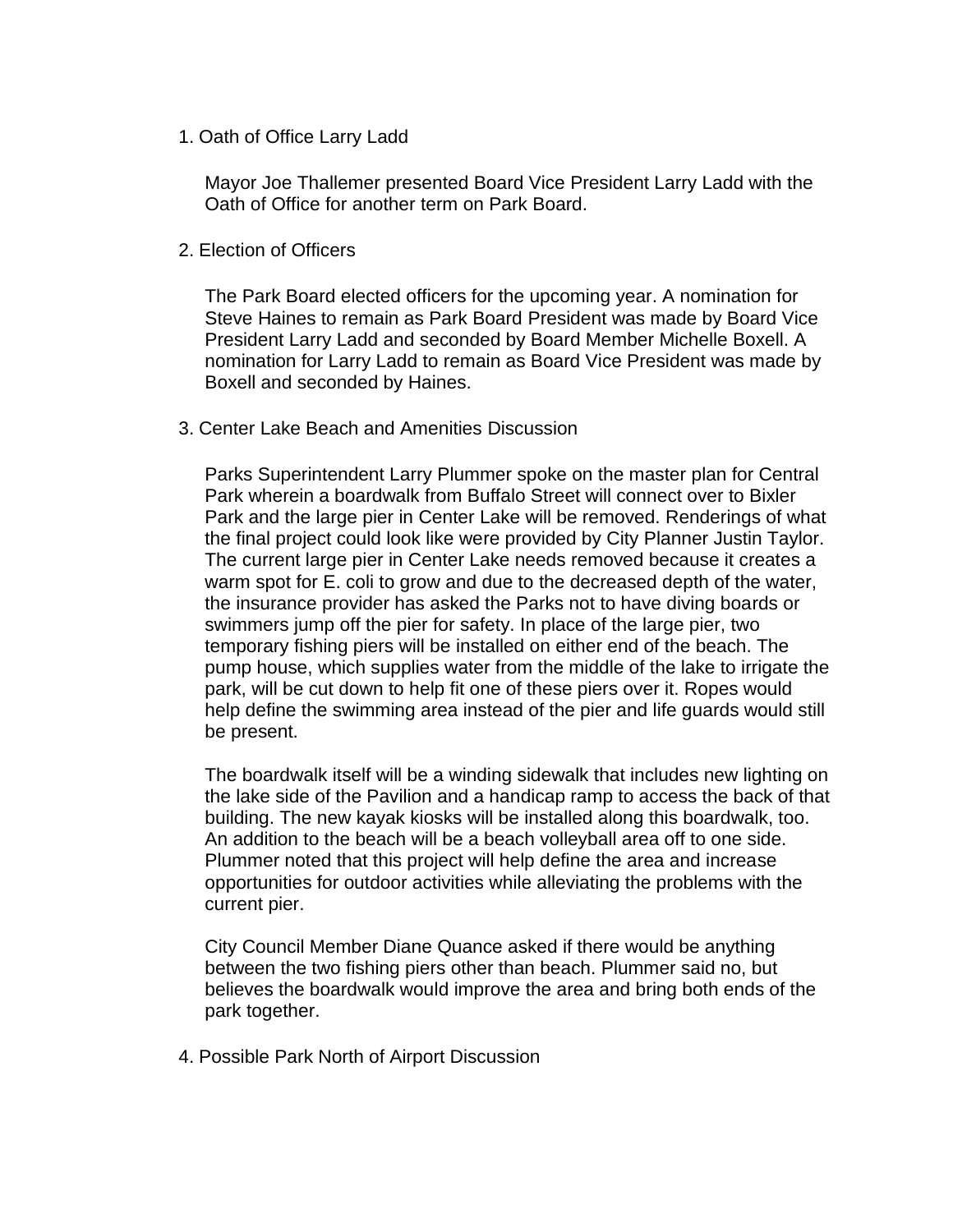Parks Superintendent Larry Plummer noted that, per the 5 Year Plan, Warsaw is 40 acres below the recommended amount of community park area and that there is a need for a park on the north end of the city. The Airport Board of Directors is working with the Parks Department to help create a 60 acre park northeast of the runway. The proposed park would be on a plot of land that is already city-owned. City Planner Justin Taylor provided two designs with possibilities of several recreational activities the park could accommodate alongside a two mile long walking trail. He emphasized the designs were just schematics to see what all could fit in the area and/or how it would it all fit together.

Plummer asked the Board for suggestions on amenities or what might need to be removed from plan based on what the designs showed. City Council Member Diane Quance brought up the possibility of the new park being totally dog friendly or partially dog friendly, where dogs would be allowed on leashes only. Board Vice President Larry Ladd asked to clarify if whole park would be dog friendly or just a designated area. Plummer said that is a discussion to have, but that the design would have to be thoughtful and approved by the Board before going into construction.

Next steps to take include utilizing a professional park designer to make total plan and raising funds, possibly in phases depending upon the cost. Plummer asked for the Board's approval to pursue professional design for the park. Ladd mentioned that the city is growing north and recommended proceeding with development. This recommendation was seconded by Board Member Michelle Boxell.

Move: Larry Ladd Second: Michelle Boxell Status: Passed

## 5. Recreation Report

Recreation Director Stephanie Schaefer informed the Board that Light Up the Night was a success on December 3. A total of 500 goodie bags were handed out in 40 minutes, with roughly 1300 individuals in attendance that evening. She stated the Daddy's Little Sweetheart Dance has 10 tickets left for Friday, February 4 and that Saturday, February 5 is completely sold out. Contracts have been approved for the Art in the Park events; the macrame class, in particular, is filling up quickly.

Schaefer had applied for the Kosciusko County REMC Operation Round Up grant and was happy to announce the Parks Department will be receiving \$1500 to be used for the Family Carnival. Superintendent Larry Plummer added that the department is getting ready to secure final